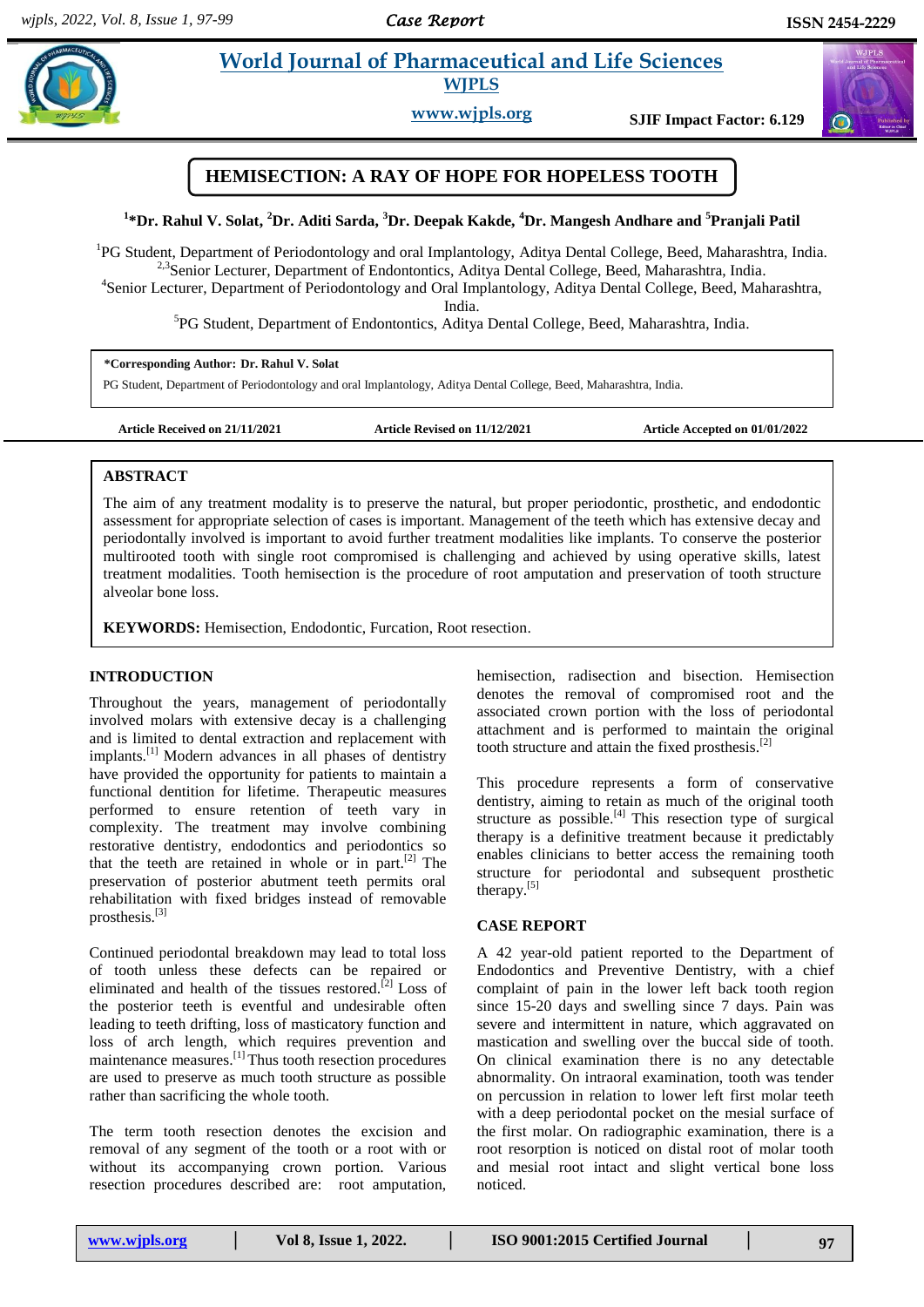Hemisection of distal root was decided after the completion of endodontic treatment for the mesial root. Post-endodontic restoration was performed with light cure Composite. Hemisection of distal root was done followed by gingival curettage. At 1 month recall visit, healing was uneventful with the absence of mobility. Tooth preparation of the mesial portion of first

permanent molar was performed followed by ceramic bridge restoration. Radiographic success observed at 1, 3, and 6 months of recall visit indicated the absence of the periodontal ligament widening and bone formation at an extraction site. Healing of treated tooth was uneventful at recall visits.





**Fig.1: Before treatment (Clinical) Fig.2: Before treatment (Radiograph)**



**Fig.3: Working length Fig.4: After Obturation**





**Fig.5: After obturation and composite Fig.6: After crown cutting**

| www.wipls.org | Vol 8, Issue 1, 2022. | ISO 9001:2015 Certified Journal |  |  |
|---------------|-----------------------|---------------------------------|--|--|
|---------------|-----------------------|---------------------------------|--|--|